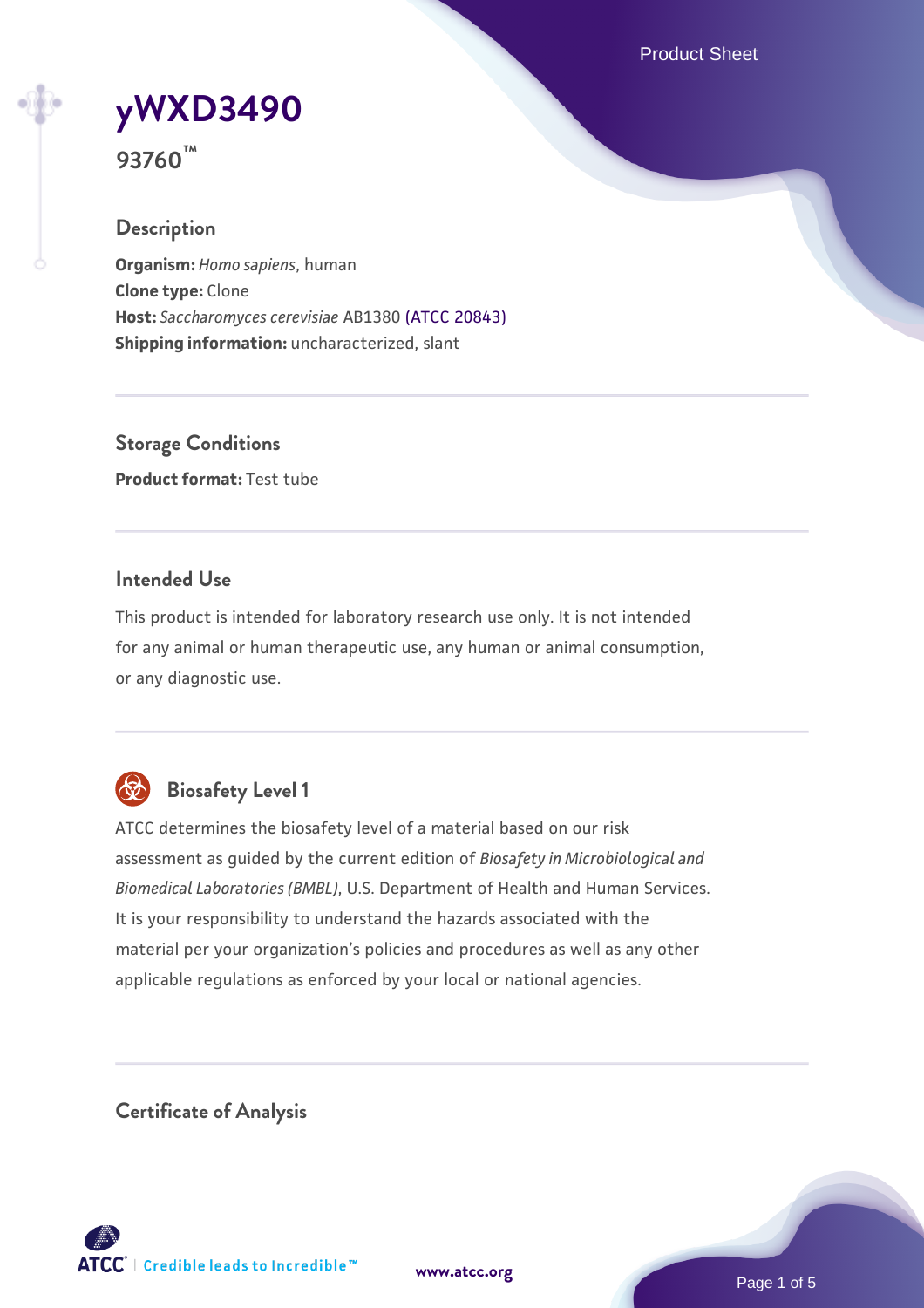# **[yWXD3490](https://www.atcc.org/products/93760)** Product Sheet **93760**

For batch-specific test results, refer to the applicable certificate of analysis that can be found at www.atcc.org.

# **Insert Information**

**Type of DNA:** genomic **Genome:** Homo sapiens **Chromosome:** X X pter-q27.3 **Gene name:** DNA Segment, single copy **Gene product:** DNA Segment, single copy [DXS3159] **Gene symbol:** DXS3159 **Contains complete coding sequence:** Unknown **Insert end:** EcoRI

#### **Vector Information**

**Construct size (kb):** 290.0 **Intact vector size:** 11.454 **Vector name:** pYAC4 **Type of vector:** YAC **Host range:** *Saccharomyces cerevisiae*; *Escherichia coli* **Vector information:** other: telomere, 3548-4235 other: telomere, 6012-6699 Cross references: DNA Seq. Acc.: U01086 **Cloning sites:** EcoRI **Markers:** SUP4; HIS3; ampR; URA3; TRP1 **Replicon:** pMB1, 7186-7186; ARS1, 9632-10376

# **Growth Conditions**

**Medium:** 



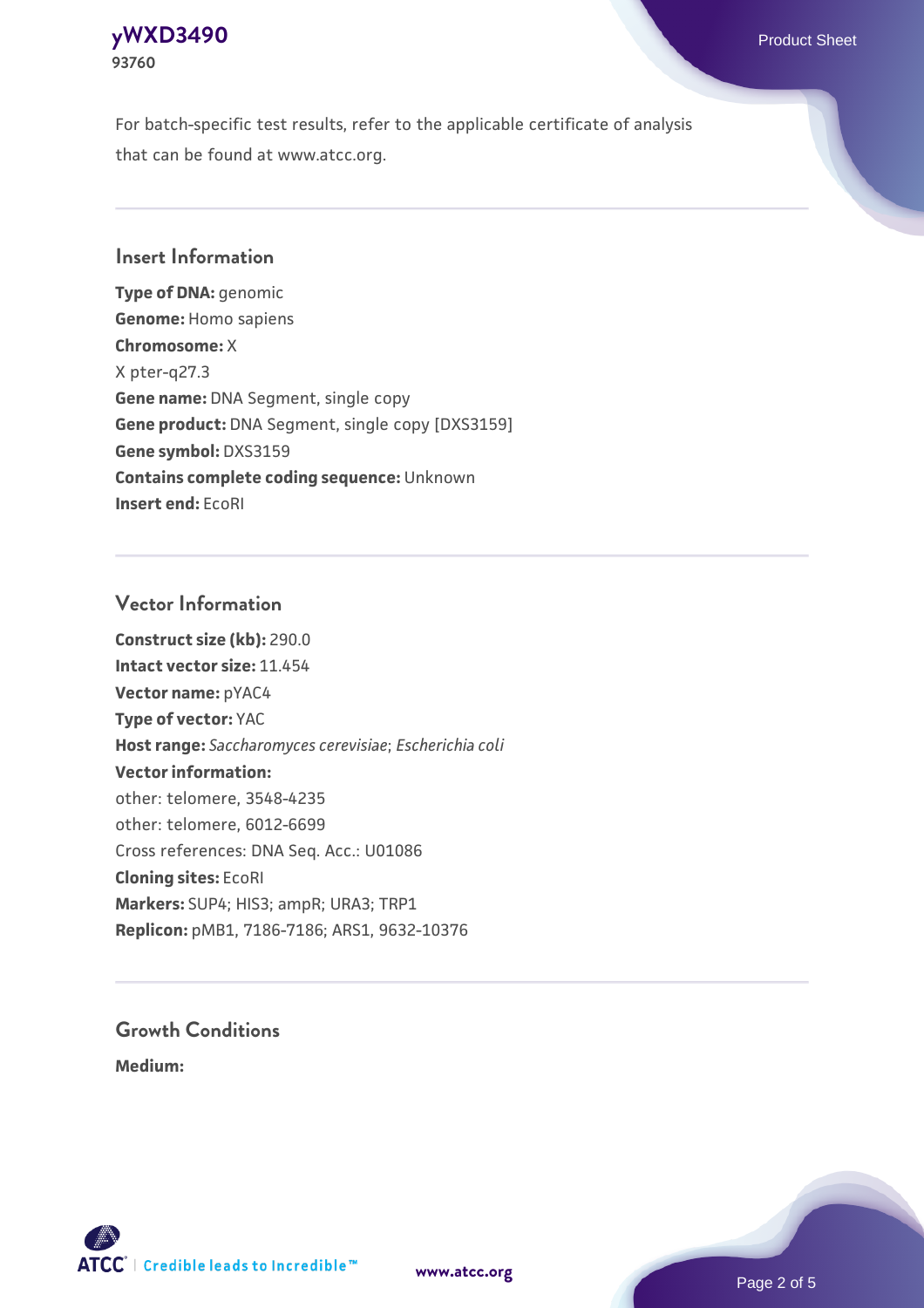**[yWXD3490](https://www.atcc.org/products/93760)** Product Sheet **93760**

[ATCC Medium 1245: YEPD](https://www.atcc.org/-/media/product-assets/documents/microbial-media-formulations/1/2/4/5/atcc-medium-1245.pdf?rev=705ca55d1b6f490a808a965d5c072196) **Temperature:** 30°C

#### **Notes**

More information may be available from ATCC (http://www.atcc.org or 703- 365-2620).

# **Material Citation**

If use of this material results in a scientific publication, please cite the material in the following manner: yWXD3490 (ATCC 93760)

# **References**

References and other information relating to this material are available at www.atcc.org.

#### **Warranty**

The product is provided 'AS IS' and the viability of ATCC® products is warranted for 30 days from the date of shipment, provided that the customer has stored and handled the product according to the information included on the product information sheet, website, and Certificate of Analysis. For living cultures, ATCC lists the media formulation and reagents that have been found to be effective for the product. While other unspecified media and reagents may also produce satisfactory results, a change in the ATCC and/or depositor-recommended protocols may affect the recovery, growth, and/or function of the product. If an alternative medium formulation or reagent is used, the ATCC warranty for viability is no longer



**[www.atcc.org](http://www.atcc.org)**

Page 3 of 5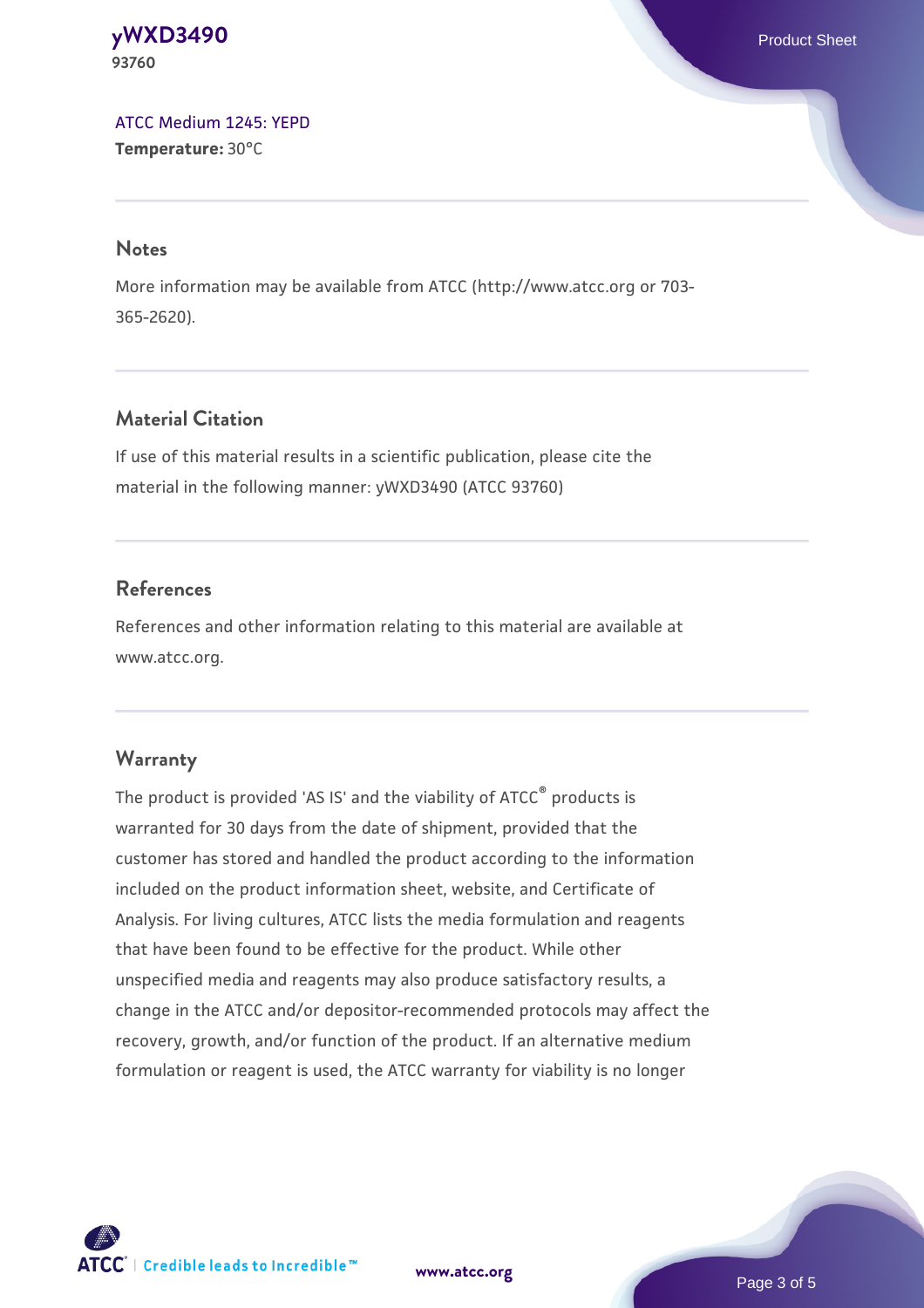**[yWXD3490](https://www.atcc.org/products/93760)** Product Sheet **93760**

valid. Except as expressly set forth herein, no other warranties of any kind are provided, express or implied, including, but not limited to, any implied warranties of merchantability, fitness for a particular purpose, manufacture according to cGMP standards, typicality, safety, accuracy, and/or noninfringement.

#### **Disclaimers**

This product is intended for laboratory research use only. It is not intended for any animal or human therapeutic use, any human or animal consumption, or any diagnostic use. Any proposed commercial use is prohibited without a license from ATCC.

While ATCC uses reasonable efforts to include accurate and up-to-date information on this product sheet, ATCC makes no warranties or representations as to its accuracy. Citations from scientific literature and patents are provided for informational purposes only. ATCC does not warrant that such information has been confirmed to be accurate or complete and the customer bears the sole responsibility of confirming the accuracy and completeness of any such information.

This product is sent on the condition that the customer is responsible for and assumes all risk and responsibility in connection with the receipt, handling, storage, disposal, and use of the ATCC product including without limitation taking all appropriate safety and handling precautions to minimize health or environmental risk. As a condition of receiving the material, the customer agrees that any activity undertaken with the ATCC product and any progeny or modifications will be conducted in compliance with all applicable laws, regulations, and guidelines. This product is provided 'AS IS' with no representations or warranties whatsoever except as expressly set forth herein and in no event shall ATCC, its parents, subsidiaries, directors, officers, agents, employees, assigns, successors, and affiliates be liable for indirect, special, incidental, or consequential damages of any kind in connection with or arising out of the customer's use of the product. While reasonable effort is made to ensure authenticity and reliability of materials on deposit, ATCC is not liable for damages arising from the misidentification or



**[www.atcc.org](http://www.atcc.org)**

Page 4 of 5